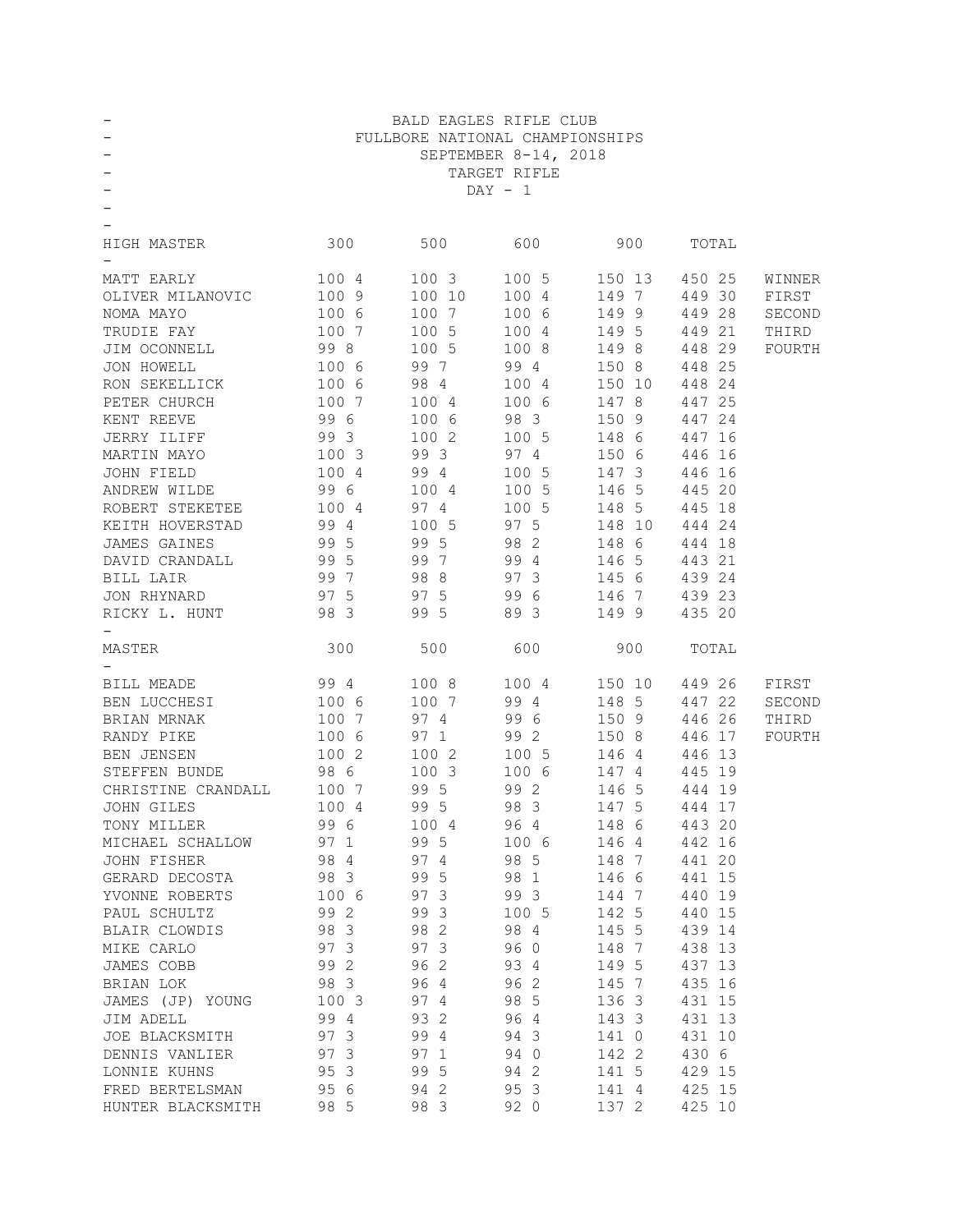| DON KLOTZ            | 94 3  | 94 1 | 95 2  | 136 1 | 419 7    |       |
|----------------------|-------|------|-------|-------|----------|-------|
| VIC VICTORY          | 95 1  | 95 1 | 97 3  | 123 2 | 410<br>7 |       |
| <b>JERRY PULLENS</b> | 80 5  | 96 4 | 86 4  | 146 3 | 408 16   |       |
|                      |       |      |       |       |          |       |
| <b>EXPERT</b>        | 300   | 500  | 600   | 900   | TOTAL    |       |
|                      |       |      |       |       |          |       |
| JOHN SMITH           | 98 3  | 97 2 | 99 5  | 147 7 | 441 17   | FIRST |
| JEFFREY MILES        | 99 5  | 96 5 | 97 5  | 147 2 | 439 17   |       |
| GREGG FOSTER         | 99 4  | 99 5 | 98 4  | 143 4 | 439 17   |       |
| STEVE RORTVEDT       | 94 1  | 1002 | 99 2  | 141 1 | 434 6    |       |
| JOHN HOFFMAN         | 94 0  | 94 2 | 98 5  | 145 5 | 431 12   |       |
| DAMON BROWN          | 95 3  | 98 5 | 98 4  | 128 2 | 419 14   |       |
| VASO SASIC           | 90 2  | 87 0 | 92 0  | 143 6 | 412 8    |       |
|                      |       |      |       |       |          |       |
| SHARPSHOOTER         | 300   | 500  | 600   | 900   | TOTAL    |       |
|                      |       |      |       |       |          |       |
| JIM FOSTER           | 99 4  | 98 5 | 100 4 | 146 5 | 443 18   | FIRST |
| THOMAS COGGINS       | 96 1  | 1003 | 96 2  | 146 3 | 438 9    |       |
| RUSSEL DOBBS         | 95 1  | 97 1 | 99 4  | 141 2 | 432 8    |       |
| DARREN ROSENBAUM     | 100 1 | 97 6 | 89 2  | 145 1 | 431 10   |       |
| FRANK EVICA          | 962   | 94 2 | 97 2  | 141 3 | 428 9    |       |
| ROBERT CHURCHILL     | 90 3  | 92 3 | 89 4  | 139 1 | 410 11   |       |
| NATHAN FUNK          | 920   | 80 0 | 93 2  | 1130  | 378 2    |       |
| JOHN MILLER          | 88 0  | 81 1 | 79 1  | 1150  | 363 2    |       |

- -
- -

-

-

-

-

- -

-

-

-

- -

-

-

-

-

-

- -

-

-

-

- -

-

-

-

- -
- -

-

-